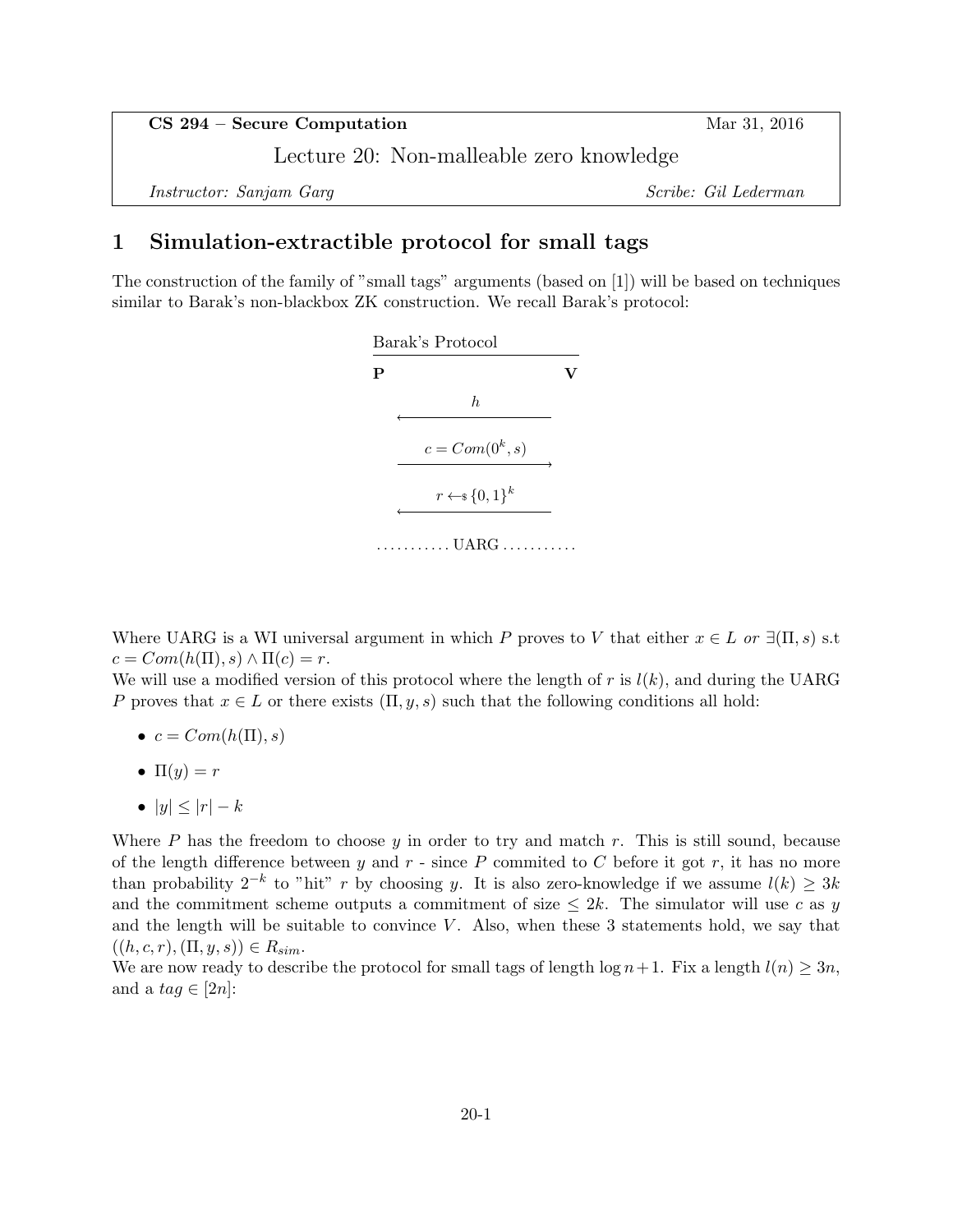$\text{Protocol} < P_{tag}, V_{tag} >$ 

Common Input : An instance  $x \in \{0,1\}^n$ Stage 0 (Set up) :  $V \rightarrow P: \text{ send } h \leftarrow \mathcal{H}_n$ Stage  $1$  (Slot  $1$ ):  $P \rightarrow V: \; send \; c_1 = Com(0^n)$  $V \rightarrow P: \text{ send } r_1 \leftarrow \{0, 1\}^{\text{tag} \cdot l(n)}$ Stage 1 (Slot 2) :  $P \rightarrow V: \; send \; c_2 = Com(0^n)$  $V \to P: \text{ send } r_2 \leftarrow \{0, 1\}^{(2n+1-tag) \cdot l(n)}$ Stage 2 (UARG) :

P proves to V that one of the following statements is true :

1.  $\exists w \in \{0,1\}^{poly(|x|)} \; s.t \; (x,w) \in \; R_L$ 2.  $\exists (\Pi, y, s) \; s.t \; ((h, c_1, r_1), (\Pi, y, s)) \in R_{sim}$ 3.  $\exists (\Pi, y, s) \; s.t \; ((h, c_2, r_2), (\Pi, y, s)) \in R_{sim}$ 

Note that  $\langle P_{tag}, V_{tag} \rangle$  is a proof of knowledge - if any prover  $P^*$  convinces the honest verifier that  $x \in L$ , we can extract a witness w in expected polynomial time. This will be used later to produce the EXT algorithm.

To prove simulation-extractability we need to construct (SIM,EXT). To that end, we construct a simulator  $S$  that is able to generate the messages on the left hand interaction of  $A$  (the ones from  $P_{tag}$ ) when the right hand messages are coming from an "external" verifier (S does not have the code of that verifier). We will than construct SIM by running internally the honest verifier  $V_{\tilde{t}aa}$  and forward its messages to S. We will construct EXT by using S to construct a stand-alone prover  $P_{\tilde{taq}}$ (Emulate A while using S to generate the left interaction and forwarding the right messages to an external honest verifier). We can then extract a witness using the proof of knowledge property.

The main problem is constructing  $S$  can be summed up in the scheduling presented in the diagram below. The core of the problem is that  $S$ , trying to simulate the left interaction, has to commit to the code of the "verifier" A, but the messages A sends on the left (its output in this context  $r_i$ ) are not dependent only on  $c_i$ , but also on the "external" messages in the right interaction. The simulation therefor cannot get away by setting  $\Pi = A$  and  $y = c_i$ , because in the scenario in the diagram below the  $r_i$  are also dependent on  $\tilde{r_i}$ , and the simulator will not produce correct views in the universal argument stage.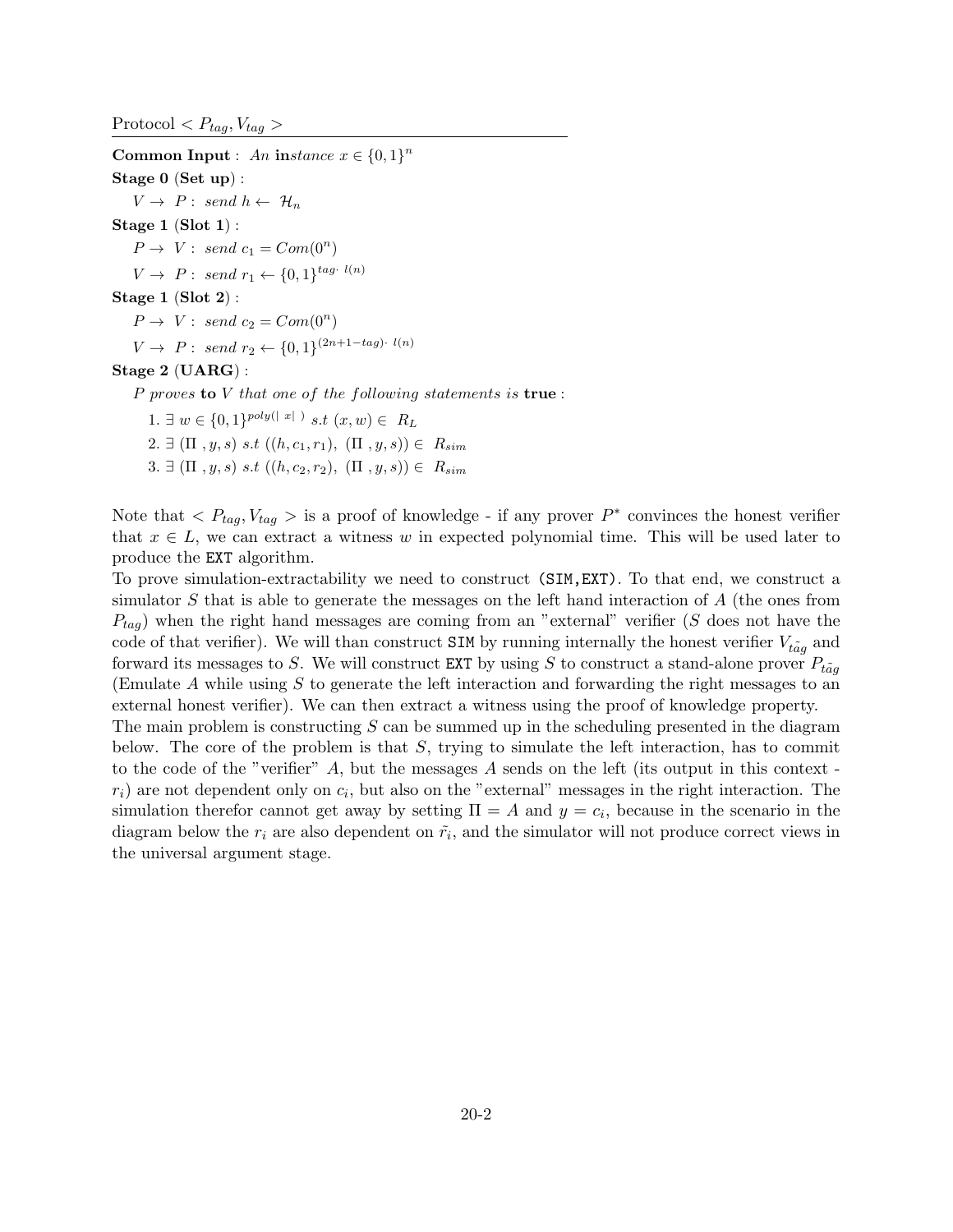

Problematic scenario in the simulator S

We can get around this technical problem by noting that for at least one of the slots, we will have  $|c_i| + |\tilde{r}_i| \leq |r_i| - n$ . This allows us to set  $y = (c_i, \tilde{r}_i)$  (by the UARG stage we have it), which will give the correct answer (because  $r_i = A(c_i, \tilde{r}_i)$ ), and still respect the bound in  $R_{sim}$ , namely  $|y| \leq r - n$ .

This works because of how the lengths of the  $r_i$ 's depend on the tags. If  $tag \neq t\tilde{a}g$ , for at least one of the *i*'s we have  $|\tilde{r}_i| \leq |r_i| - l(n)$ . And using the facts that  $l(n) \geq 3n$  and  $|Com(\alpha, s)| \leq 2n$  for  $\alpha$ of size  $n$ , the required inequality follows.

## 2 From tags in [2n] to tags in  $\{0,1\}^n$

Suppose we have a family of protocols  $\{< P_{tag}, V_{tag} > \}_{tag{2n} \in [2n]}$  that are simulation-extractable, we can use them to construct a family of protocols  $\{< P_{TAG}, V_{TAG}>\}_{TAG \in \{0,1\}^n}$  that are simulationextractable. The idea is to take the  $TAG \in \{0,1\}^n = (TAG_1, \ldots, TAG_n)$ , and to generate run the protocol  $n$  times in parallel with the small tags generated from the big tag: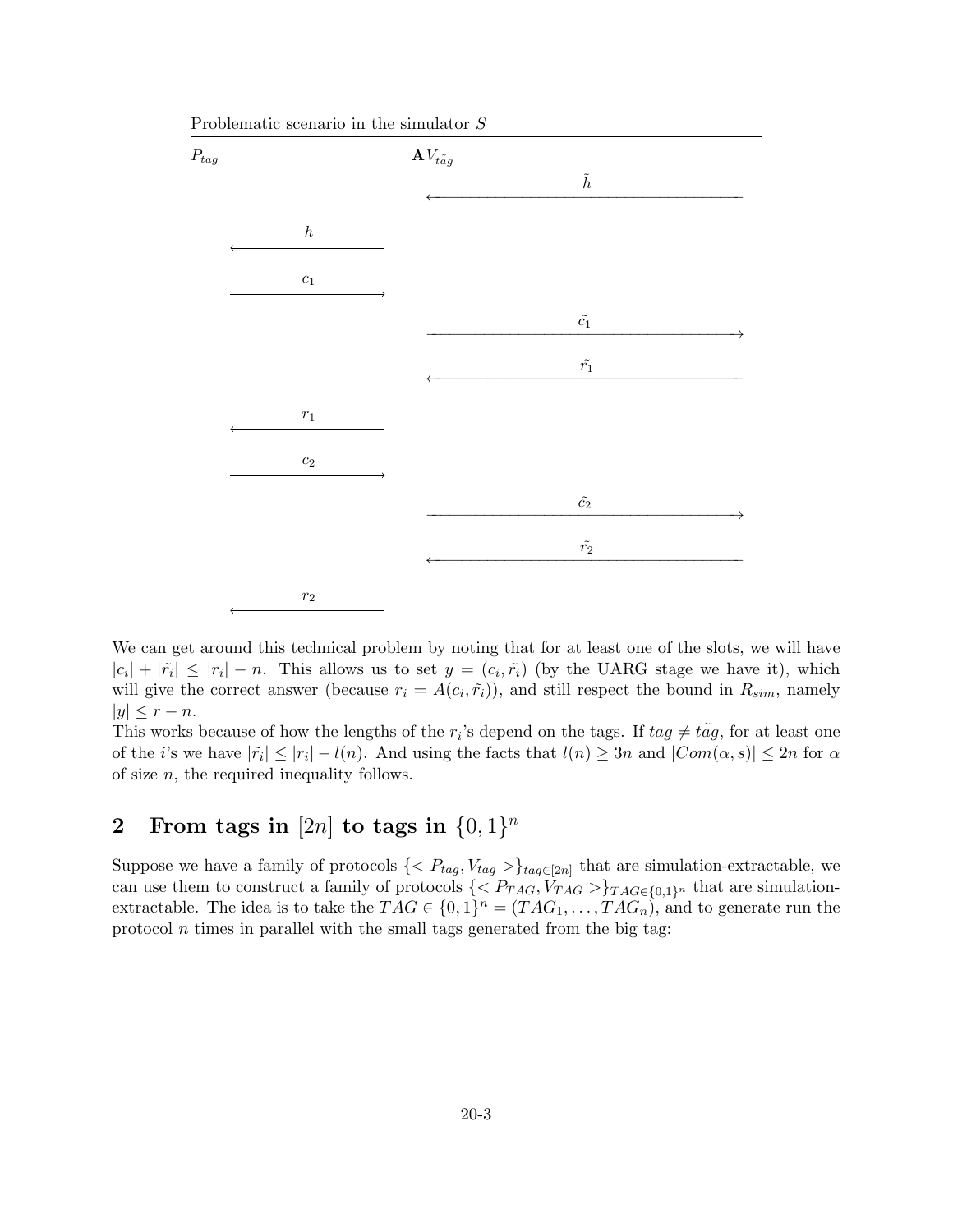Common Input : An instance  $x \in \{0,1\}^n$ The protocol :

for  $i \in \{1, \ldots, n\}$  (in parallel): 1. Set tag<sub>i</sub> =  $(i, TAG<sub>i</sub>)$ 2.  $Run \langle P_{tag_i}, V_{tag_i} \rangle$  with common input x and length  $l(n)$ Accept if and only if all n executions accept.

Note that this is a constant-round IP (since every  $\langle P_{taq}, V_{taq} \rangle$  is, and we run them in parallel), and that if  $TAG \neq T\tilde{A}G$ , for at least one  $i \in [n]$  we have that  $tag_i \neq t\tilde{ag}_i$ , which assures us of soundness. The problem is being able to simulate the  $n$  interactions on the left - the simulator cannot handle messages forwarded from an external  $V_{T\tilde{A}G}$ , because they are too long, and it is not clear how to construct the stand alone prover  $P_{TAG}^*$  (for the EXT procedure). The way around it is to construct a stand-alone prover for a single  $\langle P_{t\tilde{a}g}, V_{t\tilde{a}g} \rangle$ . We first consider a "many to one" simulator, which for a  $TAG = (tag_1, \ldots, tag_n)$  generates views for the parallel left interactions  $\langle P_{tag_1}, V_{tag_1} \rangle, \langle V_{tag_1} \rangle, V_{tag_1}$  and the single right interaction  $\langle P_{\tilde{t} \tilde{a} g}, V_{\tilde{t} \tilde{a} g} \rangle$  on common input  $\tilde{x} \in \{0, 1\}^n$ , where  $\tilde{t} \tilde{a} g$  and  $\tilde{x}$  are chosen by A.

S incorporates  $A$  as a sub-routine, and handles the right interaction by having  $A$  communicate with an "external" honest verifier  $V_{\tilde{t}aq}$ . On the left, messages are are handled by n sub-simulators  $S_1, \ldots, S_n$ , each responsible for generating the messages of the respective sub-protocol. Ignoring the setup and the universal argument steps for simplicity, the interaction (with one specific scheduling) looks like this:



This is in fact a rather complicated scheduling, where  $\tilde{c}_i, \tilde{r}_i$  are both, respectively, within slot i of  $\langle P_{TAG}, V_{TAG} \rangle$ . If we have a simpler scheduling, for example, such that none of the right side